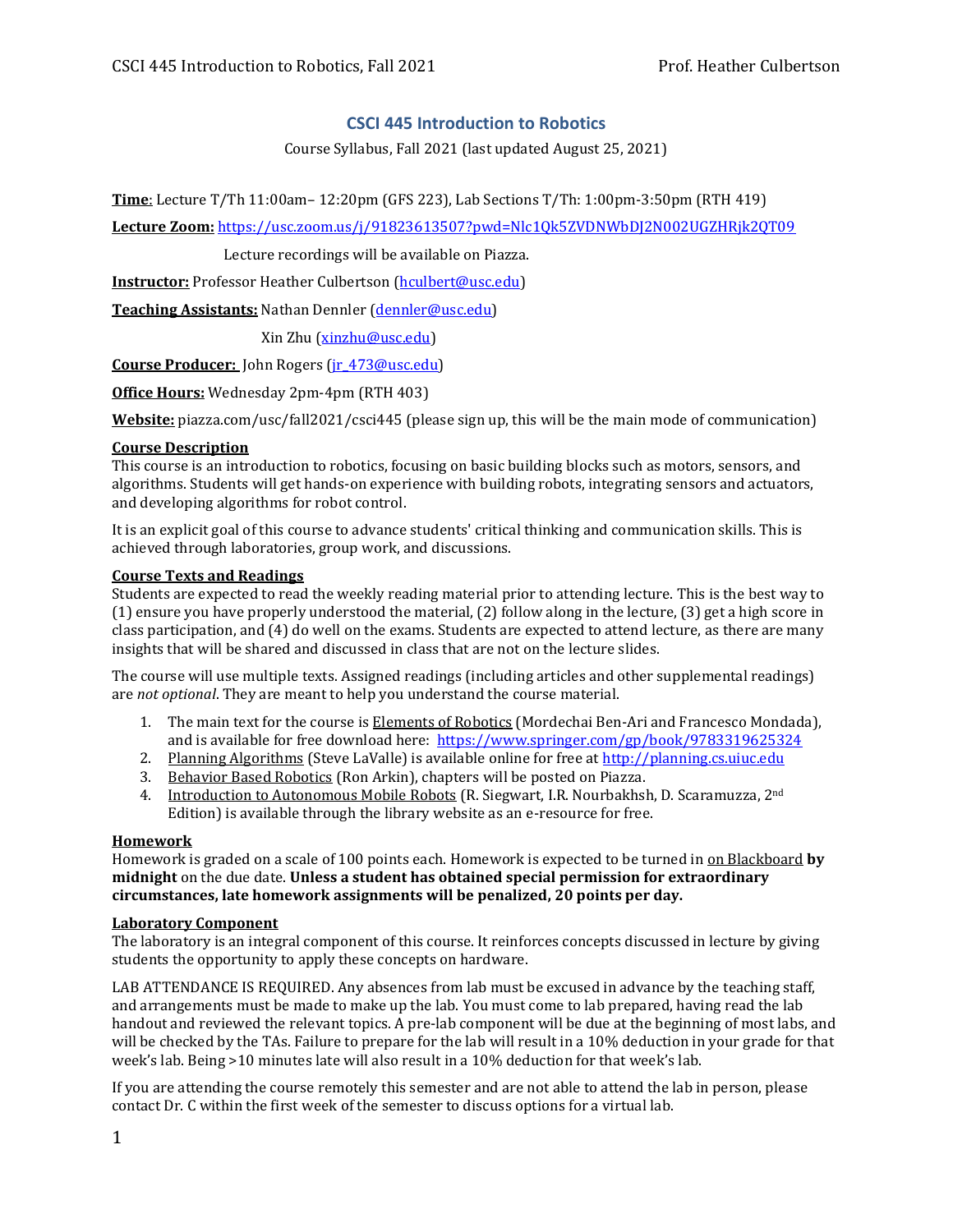## **Course Project**

The course project provides students with an opportunity to incorporate all the concepts learned in class and all tools developed in lab into a final project. Details will be released towards the end of the semester.

## **Exams**

Exams will be taken remotely during the scheduled class time and will be open book/note. The final exam will not be cumulative, and will focus on material covered after the midterm. The teaching staff will make every effort to return graded exams within one week of the exam date. **From the date the exams are returned, students have ONE WEEK to bring up and reconcile issues related to grading of the exam.**

## **Grading**

|                                            | % of Final Grade |
|--------------------------------------------|------------------|
| Homework (5 problem sets and 1 evaluation) | 20%              |
| Labs (including Programming Assignments)   | 30%              |
| <b>Course Project</b>                      | 10%              |
| Midterm (October 12)                       | 20%              |
| Final Exam (December 14, 8-10 am)          | 20%              |
| Participation (on Piazza)                  | 3%               |

 **103%/100%**

## **Statement for Students with Disabilities**

Any student requesting academic accommodations based on a disability is required to register with the Office of Student Accessibility Services (OSAS) each semester. A letter of verification for approved accommodations can be obtained from OSAS. Please be sure the letter is delivered to me (or to TA) as early in the semester as possible. OSAS is located in GFS 120 and is open 8:30 a.m.–5:00 p.m., Monday through Friday. The phone number for OSAS is (213) 740-0776.

## **Statement on Academic Integrity**

USC seeks to maintain an optimal learning environment. General principles of academic honesty include the concept of respect for the intellectual property of others, the expectation that individual work will be submitted unless otherwise allowed by an instructor, and the obligations both to protect one's own academic work from misuse by others as well as to avoid using another's work as one's own. All students are expected to understand and abide by these principles. *Scampus,* the Student Guidebook, contains the Student Conduct Code in Section 11.00, while the recommended sanctions are located in Appendix A: [http://www.usc.edu/dept/publications/SCAMPUS/gov/.](http://www.usc.edu/dept/publications/SCAMPUS/gov/) Students will be referred to the Office of Student Judicial Affairs and Community Standards for further review, should there be any suspicion of academic dishonesty. The Review process can be found at: [http://www.usc.edu/student-affairs/SJACS/.](http://www.usc.edu/student-affairs/SJACS/)